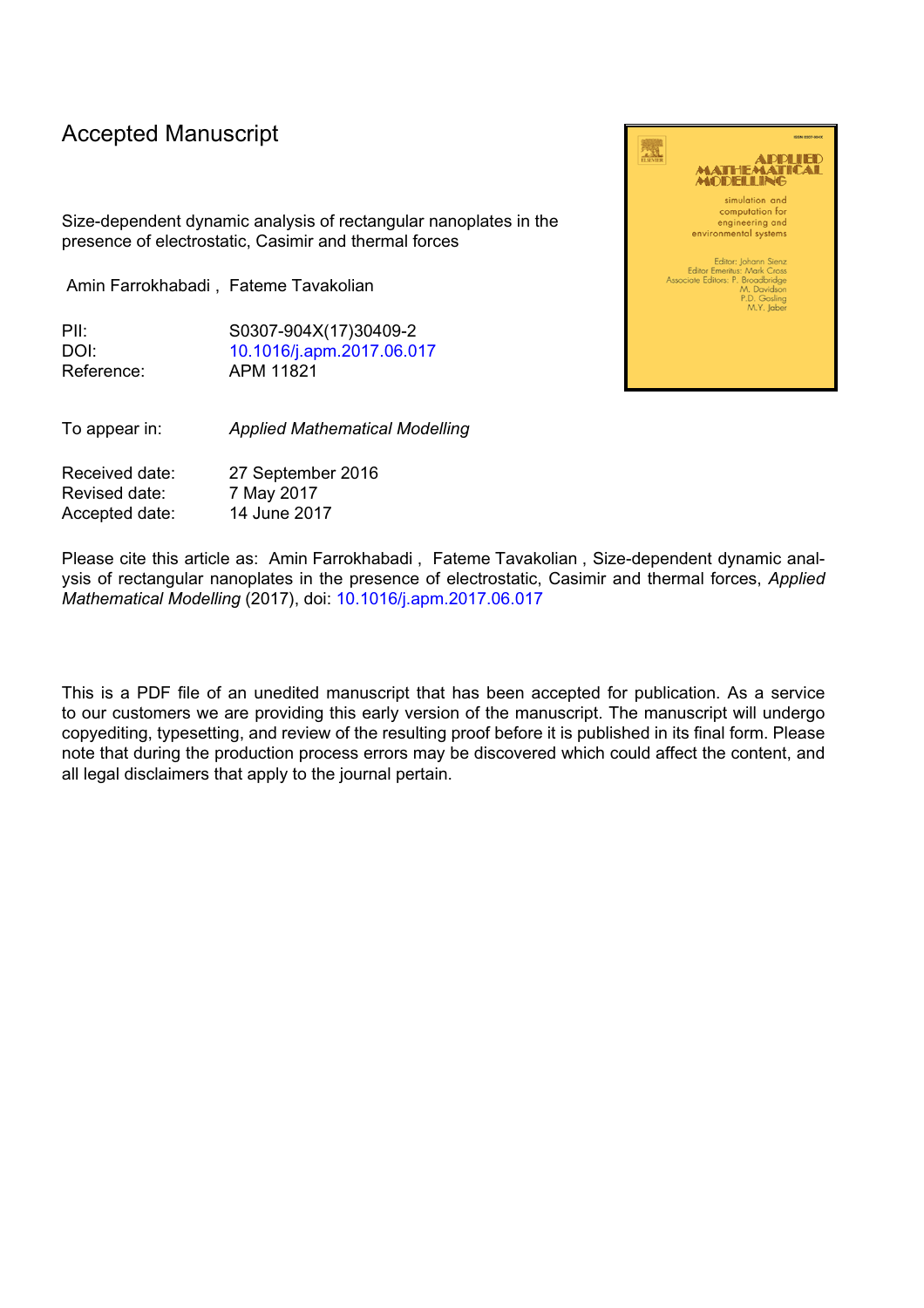## ACCEPTED MANUSCRIPT

## **Highlights**

- The size dependent dynamic instability of fully clamped nanoplates is obtained.
- The effects of Casimir forces as well as temperature change are examined.
- Eringen's nonlocal theory is applied along with CLT to obtain the equation.
- The dynamic governing equation is solved numerically by Galerkin method.

ACCEPTED MANUSCRIPT